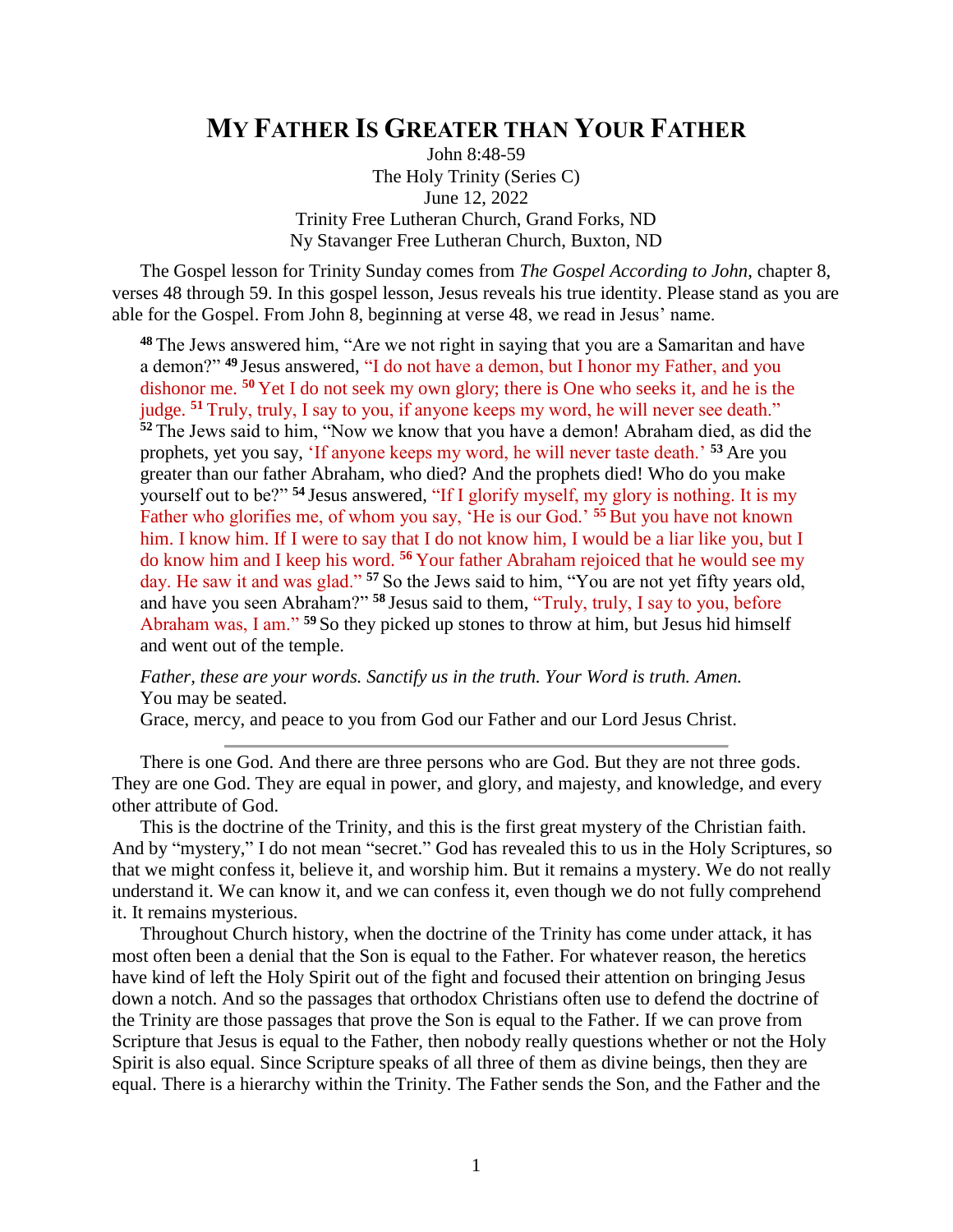Son together send the Holy Spirit. But they are all equal in power, and glory, and majesty, and knowledge, and every other attribute of God.

This is one of those passages that proves Jesus is equal with the Father. Jesus gets into a back-and-forth argument with some Jews about their fathers. Actually, most of chapter eight is an argument about this. They argue about who Jesus' Father is. They argue about who his opponents' father is. And they argue about which of their fathers is the greatest.

In a way, it kind of reminds me of the elementary school arguments boys have regarding whose dad is the greatest. I assume these arguments happen everywhere. You know, one boy says, "My dad can lift a hundred pounds." And another boy says, "My dad is stronger than your dad. He can lift a thousand pounds." And another boy says, "Oh yeah? Well, my dad can lift ten thousand pounds."

In my elementary school, we argued about whose dad had the best truck, because, in small town North Dakota, whoever has the best truck is … the best. A lot of my friends' dads were farmers, so they had these big pickups, but I insisted that my dad's '87 S-10 Blazer was better than anybody's dad's Ford. My opponents took issue with me even calling it a "truck." After several years and much pleading, that vehicle finally became mine, and I learned that I was, in fact, wrong. When pulling a small trailer, that "truck" could do zero to sixty … with a tail wind. My dad may have been better than their dads, but his truck was not.

But that's the kind of thing we argued about. Now Jesus is, of course, more mature than that, but his opponents don't seem to be.

Most of John 8 is an argument about fathers. Jesus speaks of his Father. And he speaks of his Father in exclusive terms. He does not share this Father with his opponents. So Jesus does not call him "Our Father." But, instead, he only calls him "My Father." Jesus is claiming that God is his Father, and that, therefore, he is the Son of God. And he means this in exclusive terms. It's different than when Jesus teaches his disciples to pray to "Our Father" or where the Bible calls Christians "children of God." Jesus is being exclusive here. He is the *only* Son of God. No one else is a child of God in the exact same way that Jesus is. Jesus is the only Son of God in the sense that he shares the same divine nature as God. That's the Father Jesus is talking about.

The Jews, on the other hand, and I don't mean all of the Jews, but only the ones who opposed Jesus, the Jews disputed Jesus' claims. That's what they mean when they call Jesus a Samaritan (8:48). The Samaritans were people of a mixed genealogy. They were, on one side, descended from Abraham, but, somewhere along the line, their ancestors intermarried with foreigners, so they were not full-blooded Israelites. Now, Jesus was not really a Samaritan, but these Jews try to insult Jesus by calling him a Samaritan. They notice that Jesus is claiming to have a different Father than they do, so they basically say, "Fine, your father is some random Assyrian peasant. If Jesus claims to have a different father, then he must not really be a Jew, or so they think.

These Jews, on the other hand, spoke of their father collectively. They speak of *their* father. In one place they assert that God is their father  $(8:41)$ , though they certainly don't mean the same thing Jesus means. And in other places they claim that Abraham is their father. They mean by this that they are physical descendants of Abraham. So they claim to be children of God in a spiritual sense, because they are, in a physical sense, children of Abraham. And Jesus admits, of course, that, physically, they are descendants of Abraham. That's true. But that does not make them children of God. Since they do not believe Jesus, Jesus says that they are actually children of the devil. This is a harsh burn. This is back in verse 44, just a few verses before our reading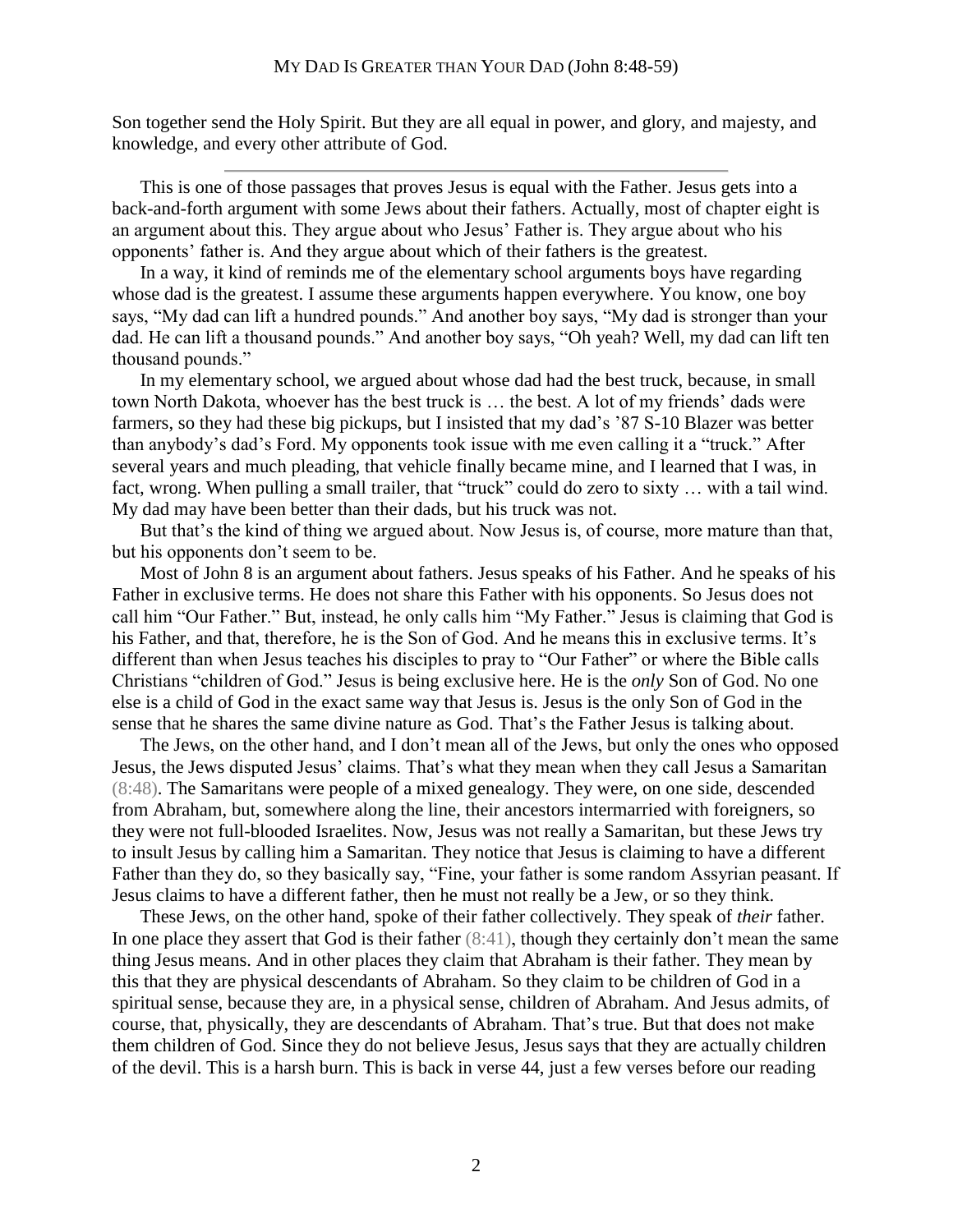for today. "You are of your father the devil, and your will is to do your father's desires. He was a murderer from the beginning, and does not stand the truth, because there is no truth in him."

So that's the argument that is building in John 8. In our text for today, at the end of the chapter, this "My dad is better than your dad" argument comes to a head. The Jews say to Jesus, "Are we not right in saying that you are a Samaritan and have a demon?" (8:48). The way Jesus answers this is kind of interesting. He says, "I do not have a demon" (8:49), but he doesn't dispute the Samaritan thing. Now, Jesus is not a Samaritan, but he didn't bother to dispute the accusation. And by ignoring that insult, he shows his acceptance of Samaritans. The Jews despised Samaritans because of their mixed heritage. But Jesus accepted them. He's not bothered about being called a Samaritan, because there's nothing wrong with being a Samaritan. It shouldn't be an insult, so Jesus ignores it.

Instead, Jesus goes on, "I honor my Father, and you dishonor me. Yet I do not seek my own glory; there is One who seeks it, and he is the judge" (8:49-50). By this, Jesus means that the One who seeks the glory of Jesus is his Father. Jesus doesn't have to worry about glorifying himself. He doesn't need to boast in order to pad his own ego. When Jesus does boast, or when he seems to boast about himself, he does it because people need to know this stuff in order to be saved. He insists that he is the Son of God, because that knowledge is necessary for salvation. People need to know it. He boasts for the sake of others, not for his own sake. And he leaves his glory in his Father's hands. At the appropriate time, the Father will glorify the Son.

But Jesus makes this promise: "Truly, truly, I say to you, if anyone keeps my word, he will never see death" (8:51). To those Jews who hated Jesus, this seemed like an arrogant boast, because they did not believe his words. But to those who believe and treasure Jesus' words, this is a marvelous promise. You will never see death.

Those Jews who hated Jesus took this as verification that Jesus had a demon. They thought this was absolutely crazy. Even Abraham, their father and the recipient of God's promises, died. The prophets died too. If Jesus claims to have power over death, then he must be greater than Abraham and all the prophets. This is kind of crazy. This is like a fourth grade boy saying, "Oh yeah? Well my truck is better than your dad's truck." *You're in fourth grade. How do you have a truck?*

The Jews are starting to understand what Jesus is really claiming. If he claims to have power over death, that must mean he's claiming to be … you know … that Guy, the one who is greater than Abraham and greater than the prophets. They're beginning to understand that Jesus is claiming to be God. So they say, "Who do you make yourself out to be?" (8:53).

There's also an interesting dynamic going on here that drives these Jews to eventually murder Jesus. Jesus is, in kind of a subtle way, inviting them to kill him. This promise, "If anyone keeps my word, he will never see death," plants the seed of an idea. And the idea goes like this: *How can we prove that Jesus is just plain crazy, or that he has a demon? Well, he claims to have power over death, so if we kill him, it will prove that he's lying. Then everyone will see that he was possessed by a demon, and that we were right to kill him. Everyone will see that we were right, and they were wrong to ever follow Jesus.* So the logic goes like this: if they succeed in killing Jesus, then they were right to kill him. And there's kind of a built-in failsafe too, because, if Jesus really is who he says he is, then they shouldn't be able to kill him anyway, or so they think.

But we actually find Jesus' response to that line of thinking in the next thing he says, though I don't think the Jews understood it. Jesus says, "If I glorify myself, my glory is nothing. It is my Father who glorifies me" (8:54). So think about this: how does the Father glorify Jesus? What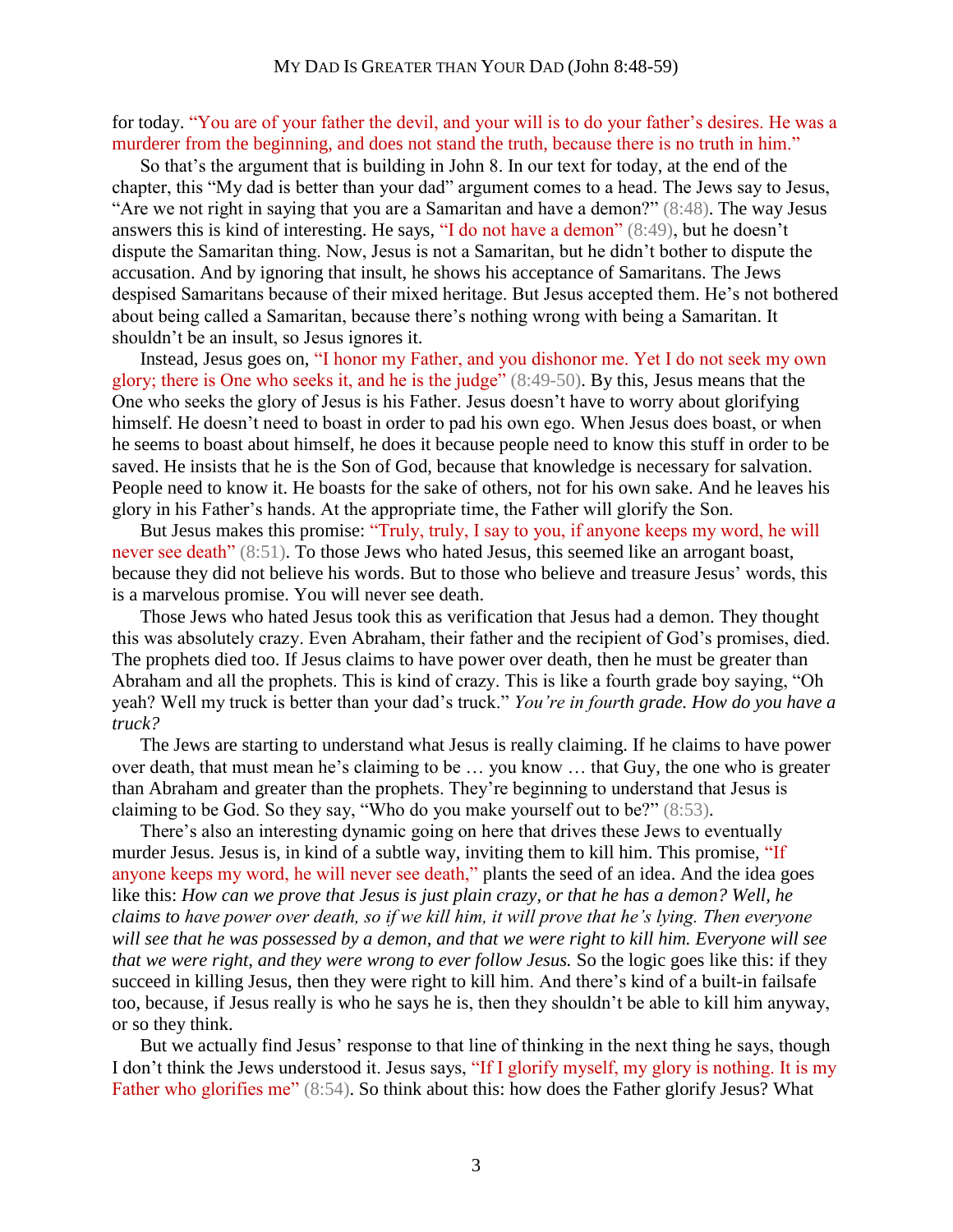does the Father actually do to glorify Jesus? He raises him from the dead. If these Jews follow the course of action that Jesus is leading them to, then the Father will raise him from the dead. Jesus is leading them on to do something that will backfire on them. They think that killing Jesus will discredit him, but it really glorifies him, because the Father raises him from the dead. They play right into Jesus' hand.

It's interesting to see, in many passages, how Jesu baits the rulers of the Jews into killing him. It's been said before that the best way to get someone to do something is to make them think it was their own idea. And that's exactly what Jesus does to the leaders of the Jews. It was Jesus' will for them to crucify him, and he got them to do it by making them think it was their idea. But it's not like Jesus caused them to sin, and he didn't cause them to fall into unbelief. There were other members of the council, like Joseph of Arimathea and Nicodemus, who believed Jesus, so they did not consent to the plan to kill him. But there were enough members of the council who were simply unbelievers. They didn't even know it, but they hated God. That's why they rejected Jesus. And Jesus used their hardness of heart to accomplish the greatest good. He enticed them to demand his death. Pilate, the Roman governor, reluctantly agreed. And that's how Jesus was crucified for the sin of the world.

And this crucifixion, then, led to his resurrection from the dead, which vindicates all of Jesus claims about himself, and it opens eternal life to all who trust in him.

The part of this passage that really scandalizes Jesus' opponents and drives their murderous rage, is the part at the end about being older than Abraham. Jesus says, "Your father Abraham rejoiced that he would see my day. He saw it and was glad" (8:56). The Jews deduced from this that if Abraham has seen Jesus, then Jesus has also seen Abraham. And this, they think, is just crazy. Abraham had been dead for almost two thousand years at this point. And these Jews look at Jesus and think, *He can't possibly be more than fifty years old*. Actually, he was closer to thirty, but that's not really important. So they ask how this is possible. And Jesus says the most scandalous thing possible. "Truly, truly, I say to you, before Abraham was, I am" (8:58).

I'll explain why that's so scandalous. It's a reference to the Old Testament name "Yahweh." Yahweh is the personal name for God in the Old Testament. It's used over 6,700 times in the Old Testament. It's usually translated as "LORD," but it literally means "I am." It emphasizes that this is the God who is. This is the God who actually exists. And one of the little nuances of it is that he exists at all times at once. He is not bound by time like we are. He is actually outside of time. So he sees all things and interacts with all things all at once. It's kind of like how we might look at a timeline in a history book. We can see the entire scope of it at once. Except God actually sees the history taking place, and he interacts in it. He is present with us now, and he is present with Abraham almost four thousand years ago, and he is present at creation, and he is present at the end of the world, all at once. He sees all time and interacts with all time at the same time. So when Jesus says, "Before Abraham was, I am," he meant that from his perspective he was present with Abraham in the same moment he was arguing with these Jews. He did not say, "I existed before Abraham," though that is also true. But he goes beyond that to say, "Before Abraham was, I am." In this way, Jesus makes his claim explicitly and scandalously clear. He is God. He is the God who created the world. He is the God who appeared to Abraham and Moses. He is the God who led the Israelites through the Red Sea. He is God, He is the LORD. He is the great I am. He is Yahweh. He is the God these unbelieving Jews pretended to worship. Jesus does not merely claim to be the Son of God. He claims to be God. And, really, if you are the Son of God, then you are also God, because a son is always the same type of being as his father. The